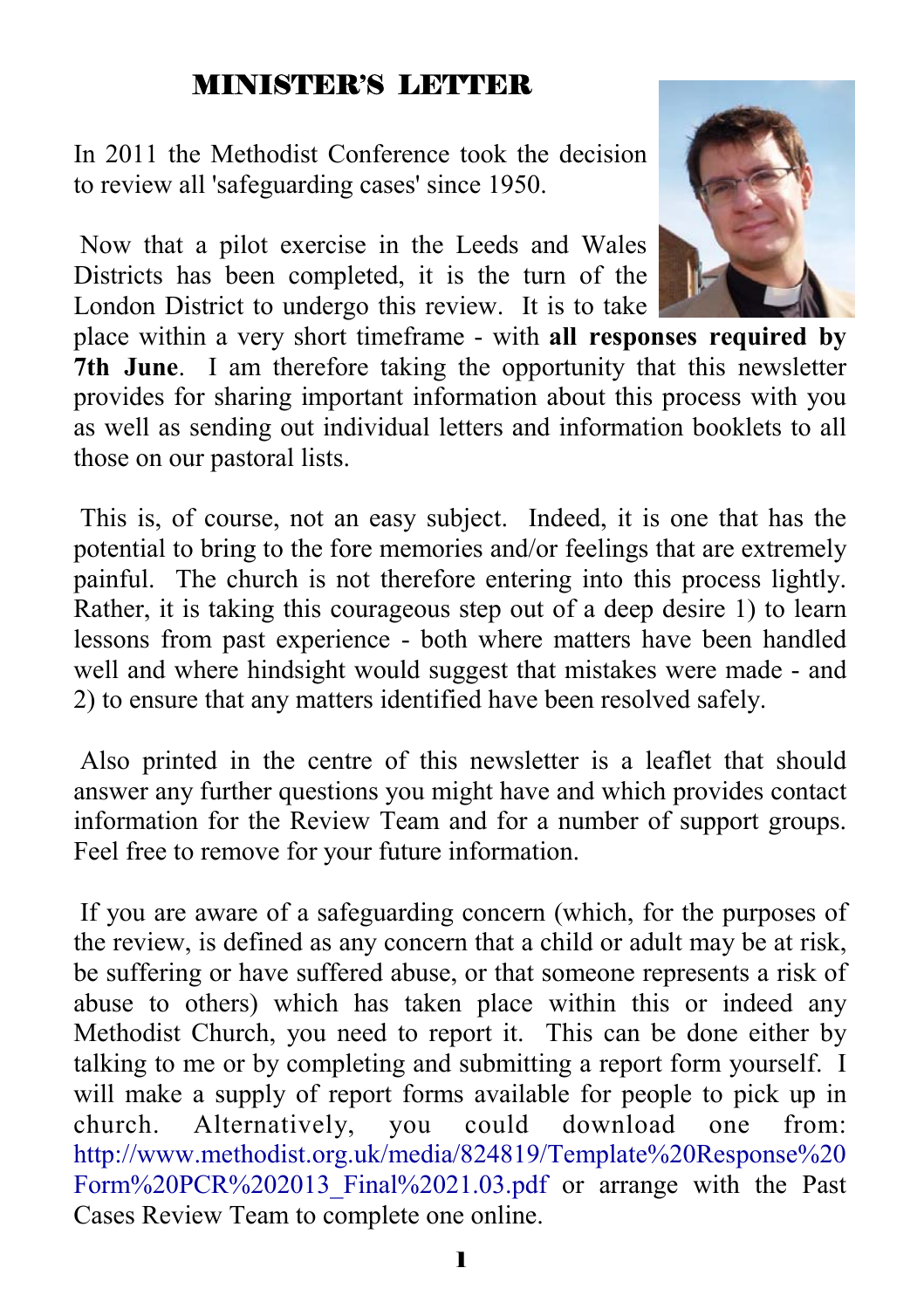There are some important rules here:

- **Do** take care of yourself in this process. If you have any queries, or would appreciate a pastoral conversation or support because of difficult memories that have been stirred up, then do not hesitate to contact the safeguarding team on 020 7467 5189 and arrangements will be put in place.
- **Do not** withhold anything because you assume someone else is better placed to tell us about it. We would rather be told many times than none.
- **Do** share all material which is possibly relevant even if you are unsure. That way we can sift through centrally and achieve some consistency, rather than each recipient of this letter making individual judgements.
- **Do not** be deterred because of anxieties about confidentiality. Great care has been taken to ensure that this process respects confidentiality and complies with all Data Protection requirements about the safe storage and proper use of information.
- **Do not** fear any 'witch hunt' about past decisions made according to different processes and widely different standards. We recognise that the past was often a very different country. The process will not identify any individual, church, circuit or district.
- **Do** tackle this very difficult subject quickly rather than hoping your memory will become clearer at a later date! We do recognise just how hard it is to be asked to recall such hard matters – but you will appreciate the importance of the task.
- **Do** ensure you tell us all you can but do not be deterred because of missing details. All safeguarding work is a jigsaw of information collected from a variety of places. Please just contribute your part of the jigsaw.

 This is not an easy or a light request. It is being made because we need to ensure that past concerns have been resolved safely, and that we have learned the good and the bad lessons from the past to make our response now as good as it can be.

Thank you.

*Paul*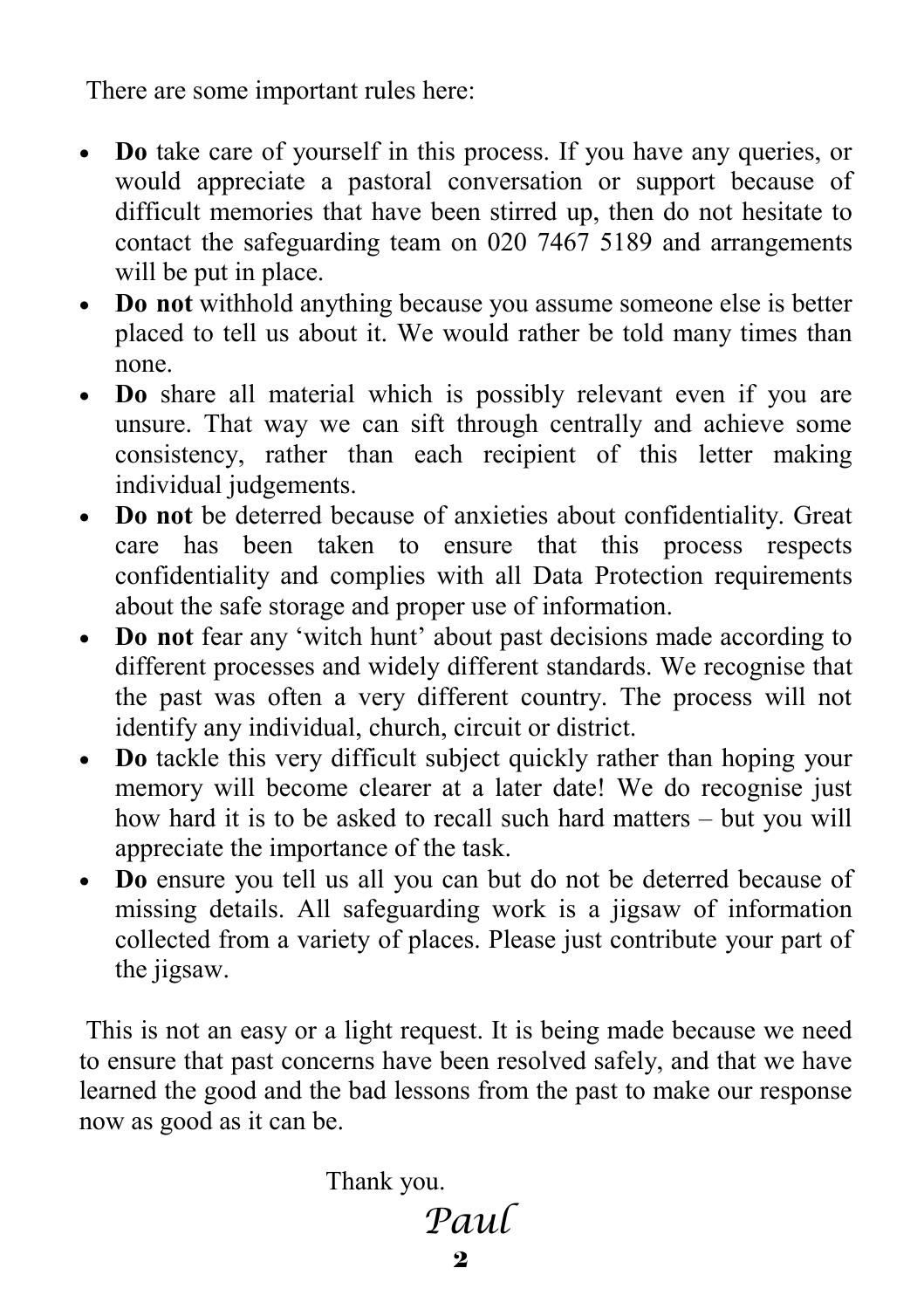# Money Matters

## **Pantomime 2013**

After expenses, this year's pantomime made a profit of £1031. This was divided between the South West Thames Kidney Fund and the church.



 In acknowledging receipt of the donation, the Kidney Fund has explained that donations are used to support research into kidney disease and diabetes at the South West Thames Institute for Renal Research. The aim of the research is to improve the quality of peoples' lives by finding the causes of kidney failure; to slow down the process of kidney failure; and to improve treatments and ultimately find a cure. It is only with donations such as this that research can continue.

 In the past, some of the proceeds from pantomimes have been used to purchase items which benefit the performing arts at the church. On this occasion we bought a piece of electrical equipment (a dimmer pack) which allows us to use our stage lights to full effect. Previously we were limited in the use we could make of them. The remainder of the money is to be devoted to the 'chair fund' for the church.

 We congratulate the cast on their performance and thank them for their donations to the Kidney Fund and church.

### **The late Joan Arnold**

When she died, Joan Arnold left a letter in which she asked that some money should be given "to the church where she had worshipped and been happy for so long". Janet and Bob Hamblin have now passed to the church a cheque for £2,000 in fulfilment of that wish and in memory of Janet's mother. Joan, with her husband Albert, made a valuable contribution to the life and work of this church over many years and it is typical of her generosity that she should wish to make a monetary gift on her death. It has been decided that this money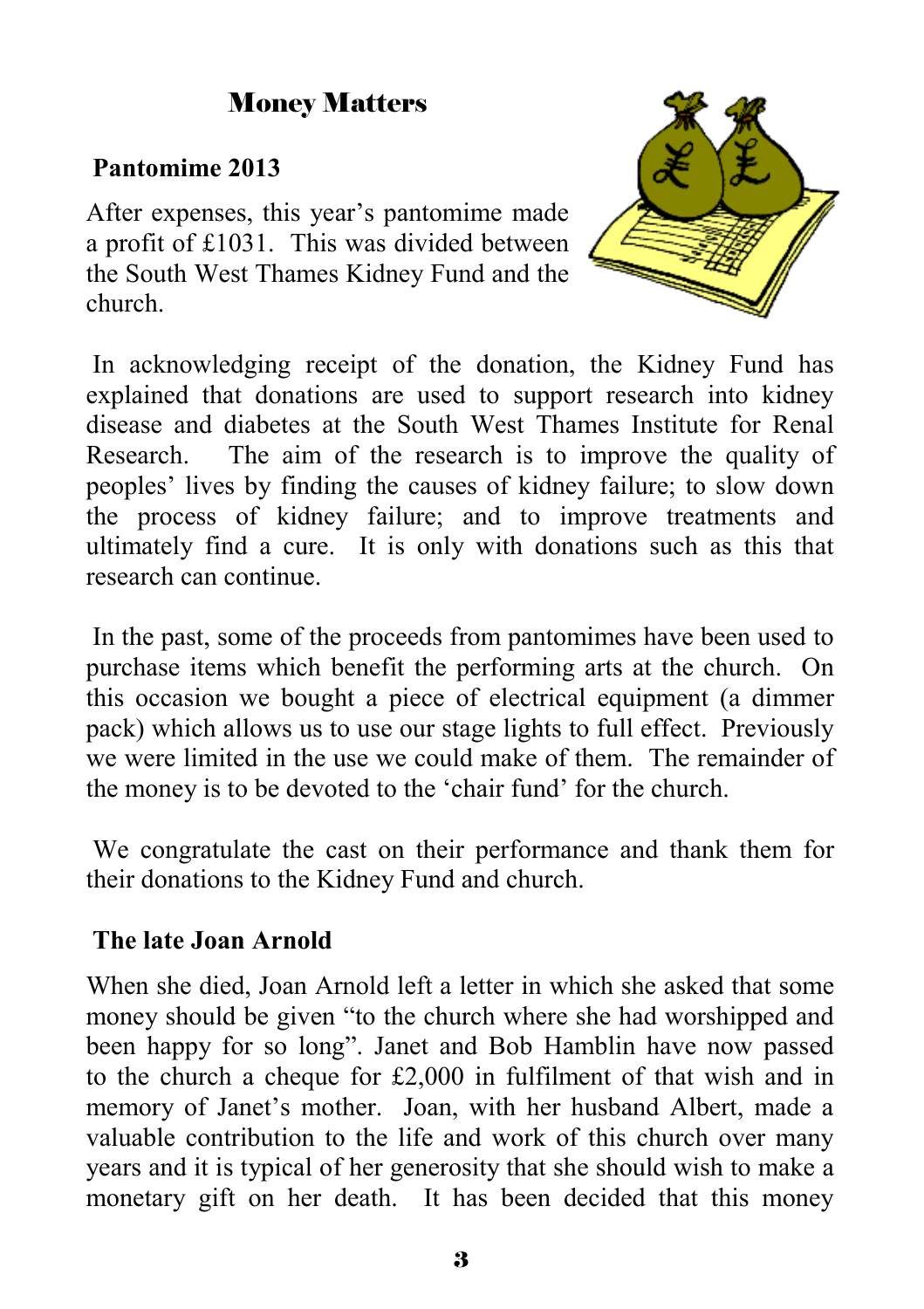should go towards the planned work to refresh the church by investing in chairs, new flooring and upgraded lighting.

# **Easter Offering**

The Easter offering this year amounted to £85. This, together with £95 from collection boxes, has been passed to the World Mission Fund. Additionally, £215.25 from collection boxes has been passed to the Mission in Britain Fund.

# **Churches Together in Merton Park**

The collection for the Christian Care Association which was taken at the united service on  $28<sup>th</sup>$ April amounted to £300.

*Roy Ellis* 

 $\leq 0$  >  $\qquad$ 

*It is with great sadness that we have to announce the deaths of Fred Handy and Dennis Clark. Fred had been stoically fighting illness for some time now and was admitted recently to hospital where he passed away after a few days. Dennis passed away suddenly in his bed. Please remember Fred and Eileen Handy and their family and Dennis and his in your prayers.* 

 $\leq 0$  >  $\leq$ 

Frederick George Handy 21st August 1933 - 30th April 2012

Jesus tells the story of the Good Samaritan in response to a question. The conversation began, as we've heard, with someone asking Jesus how eternal life is obtained or rather, how he (the questioner) might inherit it.



By his own admission, Fred wasn't a theologian. But he grasped the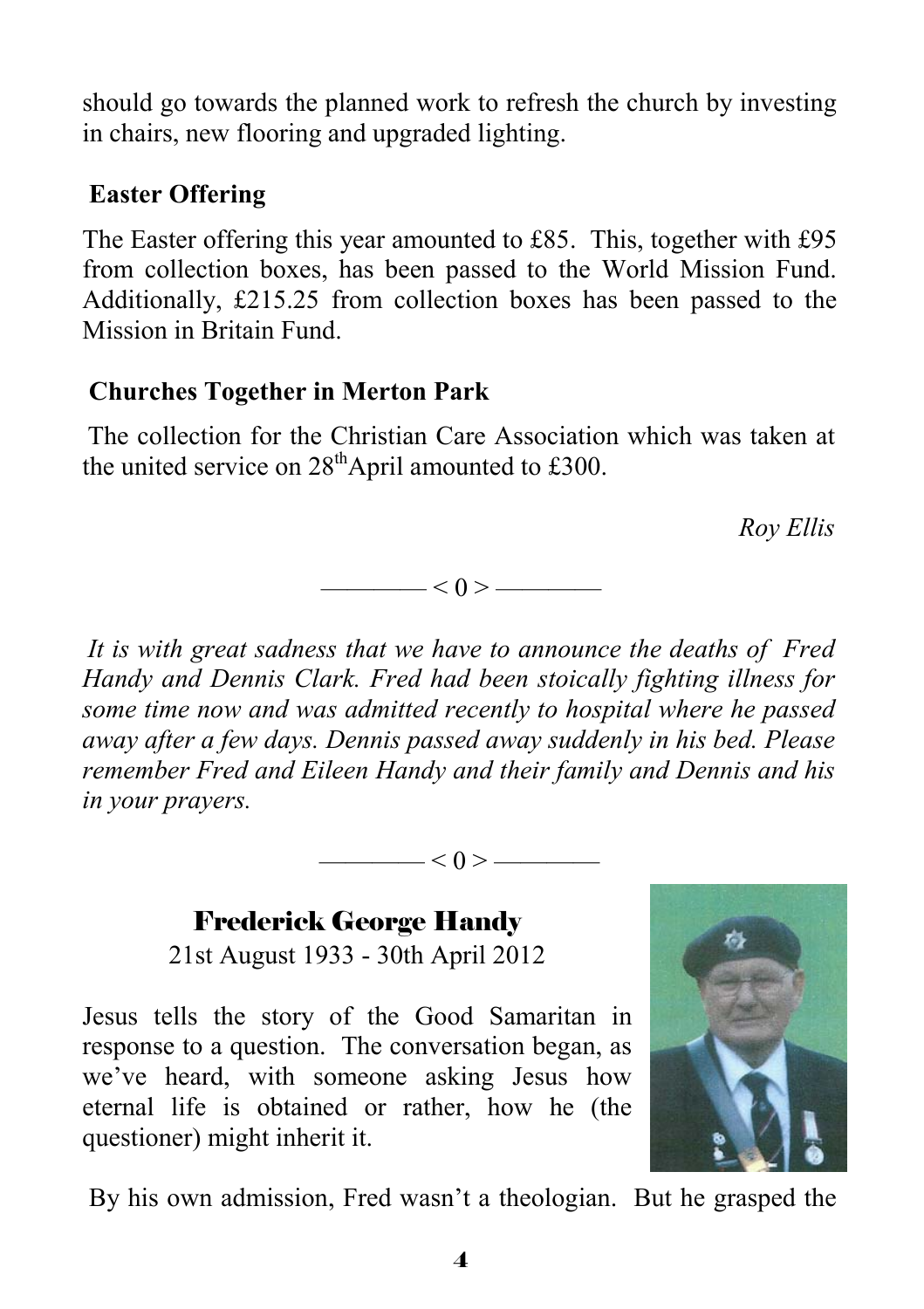truth of this story and took it very seriously. 'You could always count on Fred to lift someone up rather than knock them down', Eileen says. He based his beliefs on the story of the Good Samaritan and he sought to live his life in the light of it.

 One day, he saw a young woman on Streatham Railway Station. Her name was Eileen Jeary and she was waiting for a train that never arrived, quaking in the midst of a thunder storm. Seeing her distress, Fred sat down beside her, offered words of comfort and saw her home. Obviously keen to see that she had made a good recovery, Fred appeared at her door the next day. And the one after. And the one after that. In fact, Eileen says that, at the time, it seemed like every time she opened the door, "there was Fred." Not that Eileen minded. Fred's kindness had warmed Eileen's heart. And he was a handsome man, broad shouldered and "well set up". During the year that followed the couple "grew together" and got engaged. One more year and they married.

 Now, of course, it'd be possible for us to doubt that Fred was necessarily being a Good Samaritan here. We might just question his motives rescuing this damsel in distress. But it wasn't just Eileen that Fred went out of his way to help.

 If Fred saw someone in trouble, he had to help. If someone was upset, he'd ask 'What's up?' and lend an ear. If he saw someone whose vehicle had broken down at the side of the road, Fred would pull over to assist - he simply couldn't drive by on the other side and do nothing. On one such occasion, the RAC arrived not long after Fred but seeing that he had the repairs under control, drove off again.

 In fact, in the early years of marriage, this sort of thing was such a regular occurrence that, when telling her mum what time they'd be back, Eileen would always add an extra couple of hours onto their estimated time of arrival, just in case Fred's "Good Samaritan" gene kicked into action.

Much to their disappointment, Fred and Eileen were never blessed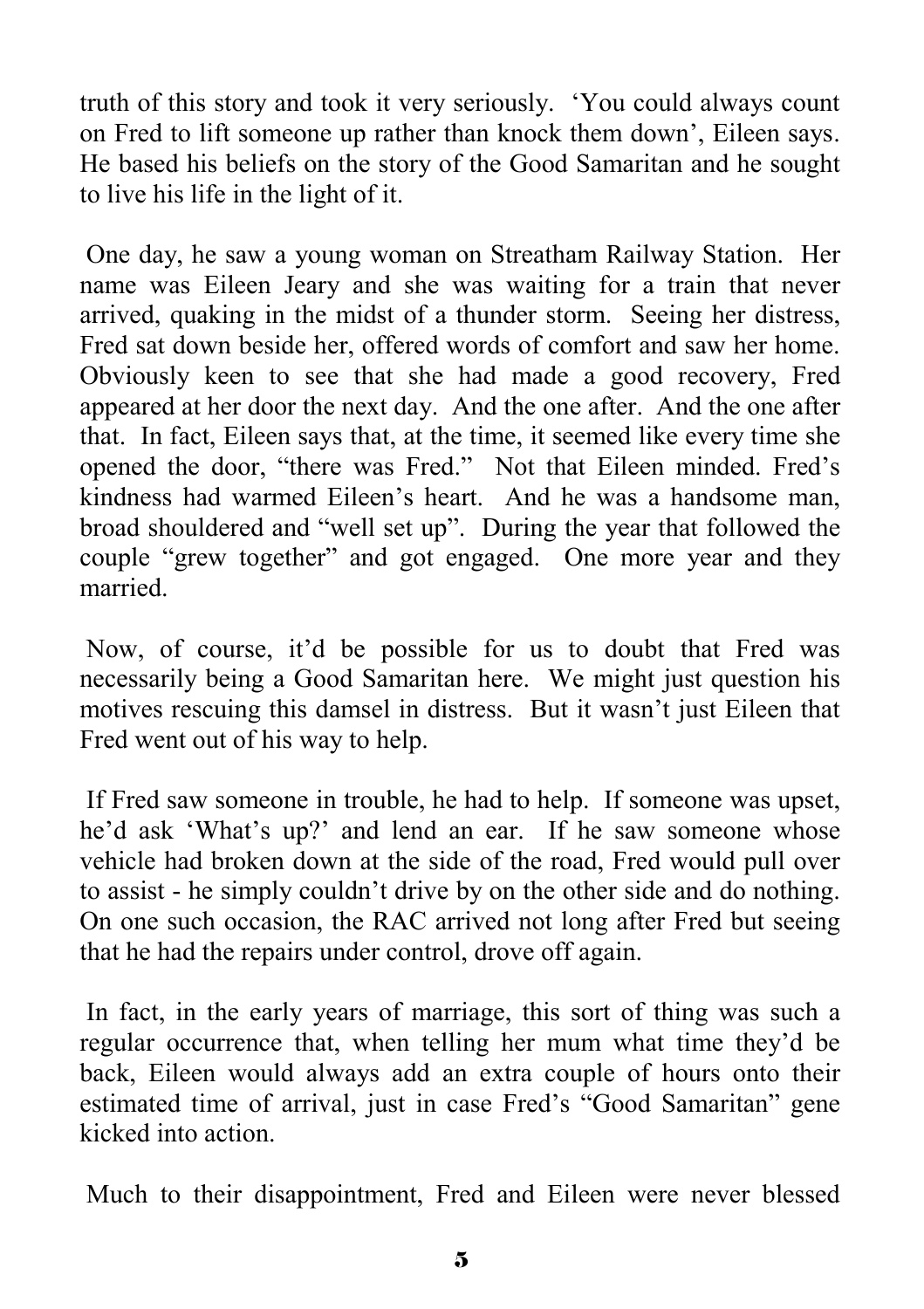with children. But they loved their niece, Ellen and nephews Martin, Danny and John and treated them as their own - enjoying greatly times spent with them at weekends, school holidays and over Christmas.

 Frederick George Handy was born on 21st August 1933 - the third of five sons born to Amelia and Cyril Handy: Fred's father was a bespoke tailor who worked in London. The fact that both of his parents were deaf had a profound impact on Fred's own development. Unfortunately for Fred, with the country at war, schooling itself was disrupted by the need for him and his younger brothers to be evacuated to Lancashire. Though difficult, Fred had a happy childhood and especially enjoyed his time in the sea cadets and the opportunities that this provided for days out on the Thames.

 Fred so loved his time on the water that in 1948, and at the age of 15, he decided to join the Navy and went to train on HMS Ganges at Shotley on the Suffolk Coast. Thereafter he was assigned a ship involved with fishery protection around Iceland. Thereafter Fred served on a number of vessels including HMS Chameleon - a minesweeper that took him around the Mediterranean; Landing Craft LCT 4001 - which saw Fred involved in the relief effort provided by the Navy following the Ionian Earthquake in 1953. Later, the same vessel would take him to Suez and then, when that crisis was over, down the East Coast of Africa. Thereafter he took to HMS Plover before he moved to HMS Urchin which saw him based in Northern Ireland.

 During a period of leave, Fred and Eileen were married in Emmanuel Church, West Dulwich on 14th April 1956. Theirs would be a long and happy marriage. Soon after their wedding day, Fred returned to Navy life for a further two years, spending much of this time in Portsmouth. Having decided during an incident on a sub-mariners course that life on a submarine was not for him, and after 12 years service, Fred came out of the Navy in 1958 and they moved to 35 Leamington Avenue, Morden in 1965.

 Fred had thought that he would become a fireman but failed the medical, he instead took a job as a milkman, before taking a mechanic's job at Gus Coombes Motorbikes. Fred was an excellent mechanic who specialised in hydraulics.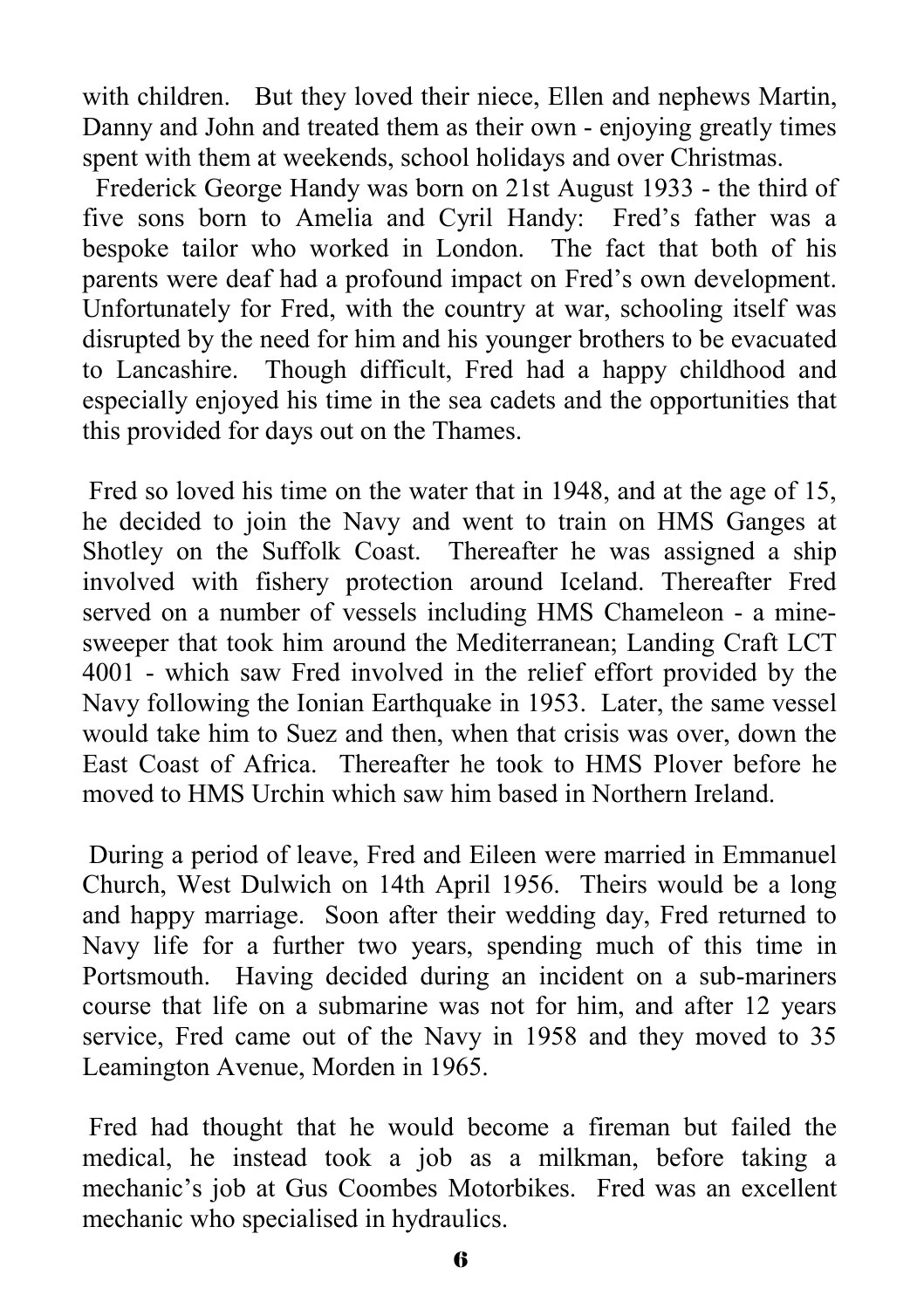In 1961, whilst on a motorcycling holiday in the Lake District, disaster struck. A road traffic collision saw Eileen thrown from the bike and Fred have the bike's kick start puncture his ankle. A year in hospital followed for Fred and Eileen but, whilst they both made remarkable progress, each of them was left with a permanent disability.

Of the numerous jobs that Fred had in the years that followed, he enjoyed his time working with a small family firm that specialised in Rolls Royces, loving the precision engineering that he was asked to work on. In time, however, he obtained a position in the workshop first at Merton Council and then Sutton Council. Here he would work on anything and everything from dustbin lorries to the Mayor's car.

 Diagnosed with prostate cancer in 1994, Fred insisted on taking retirement a couple of years early so that he could swap places with someone younger who was being made redundant. Held in high esteem, his employers initially refused Fred's generous offer. Fred went out of his way to obtain union assistance to fight on behalf of this younger man. Eventually his employers relented.

 Beyond work, Fred enjoyed so many things in life. Fred loved to dance with Eileen and together they danced their way to gold medals in Ballroom and Latin. Fred loved model making, especially boats, and belonged to a model engineering club for many years.

 Throughout his life, Fred was a popular member of a number of organisations. Fred joined the Lodge of the Royal Antediluvian Order of Buffalos just before he got married and remained a proud member for the rest of his life, last year being made an honorary life member.

 When he left the Navy, Fred joined the Royal British Legion, and in time, found a Royal Naval Association to belong to at Colliers Wood. He enjoyed his times there and benefited hugely from being able to talk about his Naval experiences with the only people who truly understood what life at sea was like. Recently, as numbers continued to dwindle, the decision was taken to lay up the flag and close the branch. By which time, Fred himself was too ill to attend. By now,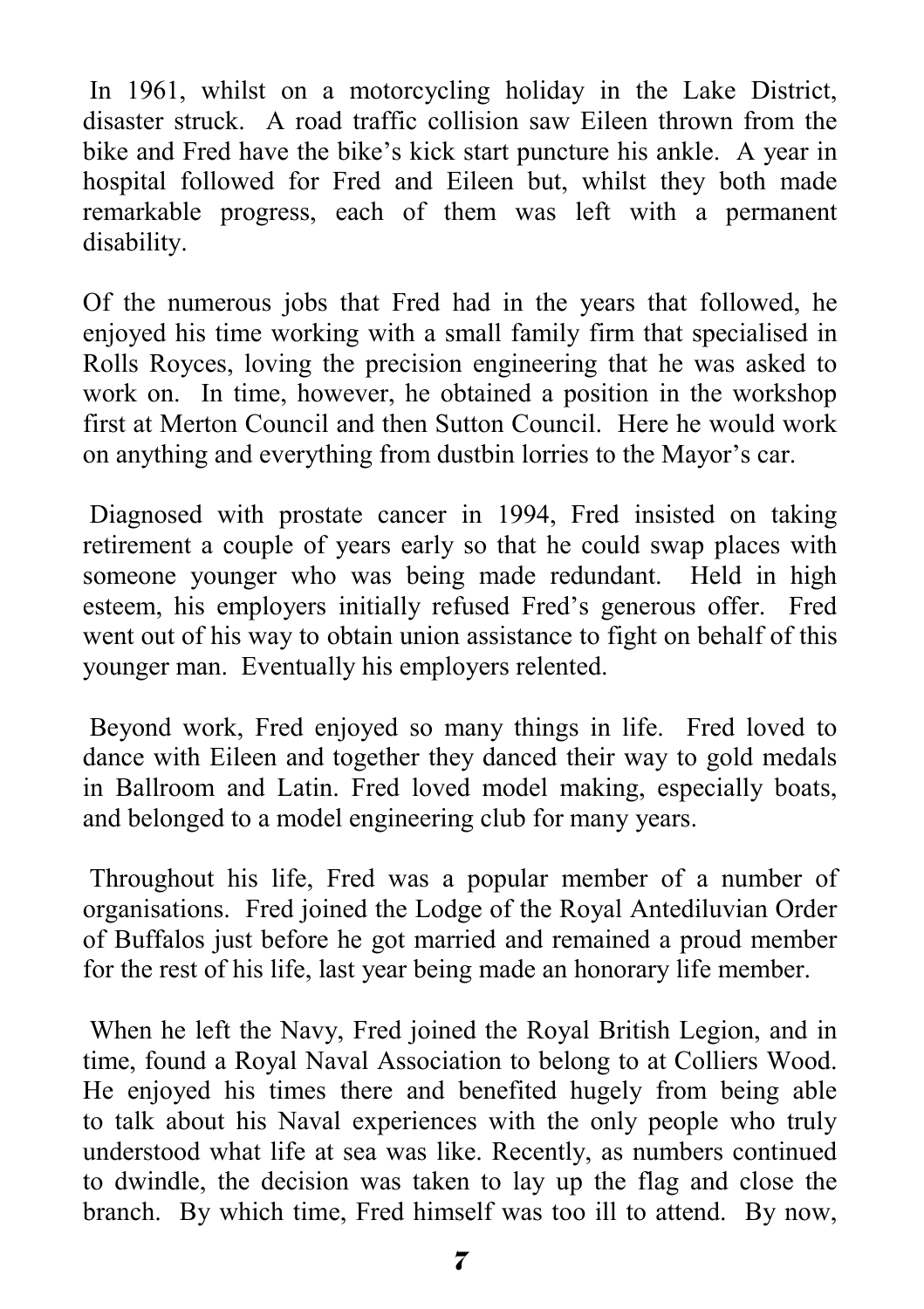the cancer that had lain dormant for almost twenty years returned with a vengeance. New drugs were tried to no avail and, in the end, Fred's deterioration was rapid. After a short time in hospital, during which Eileen and their carer Sarah barely left his side, Fred died, on 30th April 2012, aged 79 years.

 In life, and in Eileen's words, Fred was a happy, contented sort of man. He had aspirations but, if he couldn't have something, he wouldn't agonise over it. He accepted things. Fred got all the satisfaction he needed by helping people.

 Fred was a member of this church for many, many years. Again, he didn't push himself forward for positions or roles. But that doesn't mean that he wasn't appreciated here or loved. He was, hugely. And he helped people, quietly. Even when life was far from easy for Fred, he'd be off on his mobility scooter to pick up prescriptions for elderly church members.

 It wasn't all give, of course. Over the years, Fred received a great deal from other people - his friends and family, and Eileen most especially. More recently he - along with Eileen - relied heavily on the help and support of Sandra and, especially, Sarah as well as the hospital staff at the Royal Marsden and St Helier. Fred deserved no less.

 I don't know how many times over the years he'll have heard the story of the Good Samaritan told or preached about. One senses that he only had to hear it once. Thereafter he sought to live it - understanding more than most what life with an eternal quality looks like, even if he wouldn't use those words himself.

*Paul Timmis* 

$$
\overbrace{\hspace{1.5cm}}<0>\overbrace{\hspace{1.5cm}}
$$

Christianity is a way of life, NOT a way of looking at life. *Lord Soper*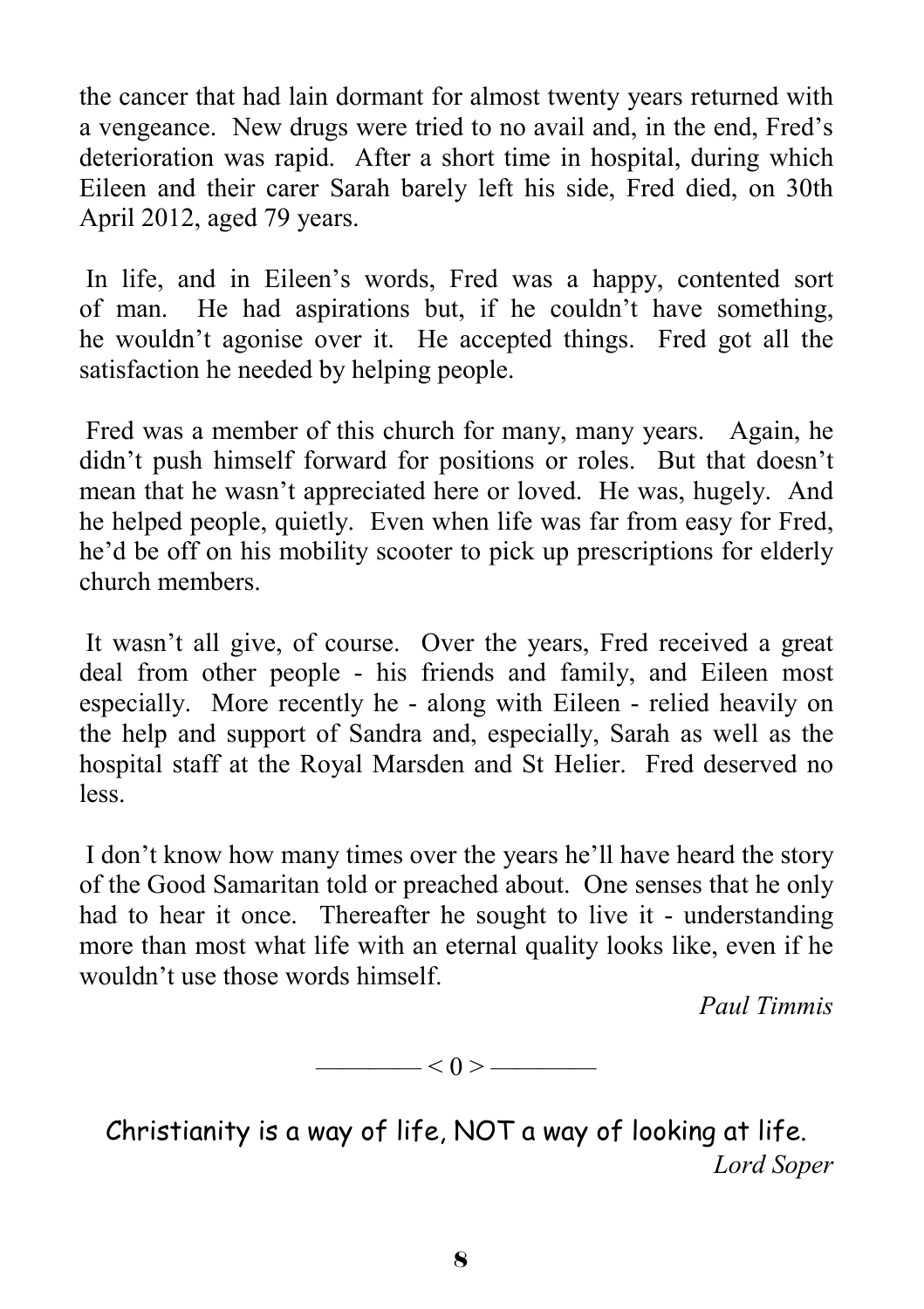The **Methodist** Church

# Past Safeguarding Cases Review Your questions answered



Methodist Church House, 25 Marylebone Road, London NW1 5JR Tel: 020 7486 5502 [Helpdesk] or 020 7467 5189 [Safeguarding] Email: pastcasesreview@methodistchurch.org.uk Website: www.methodist.org.uk/pastcasesreview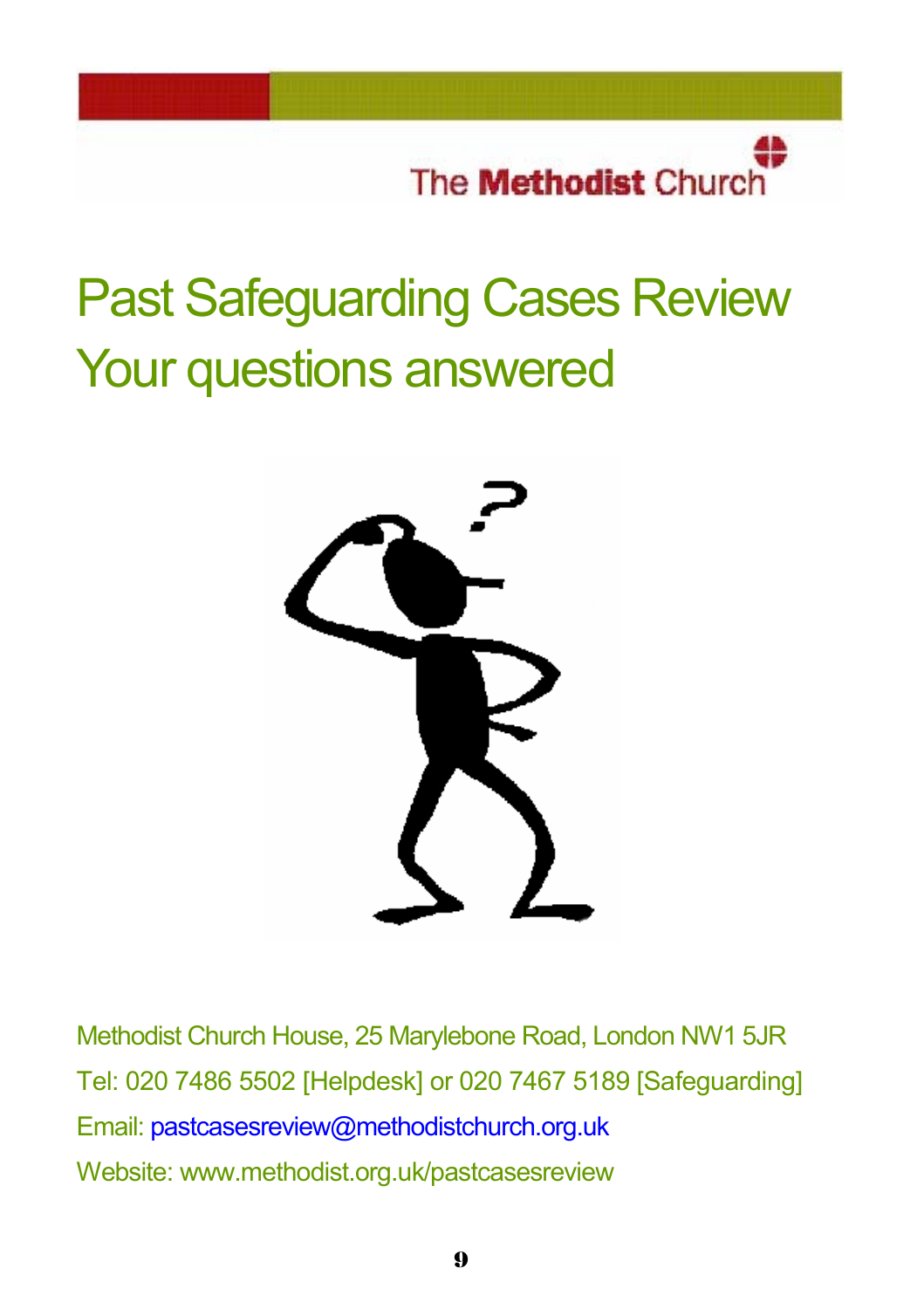# **Methodist Church Safeguarding Past Cases Review 2013 /14.**

#### **What is this review?**

The Church aims to review all 'safeguarding cases' since 1950 to learn lessons about what went well, find ways we can do better in future, and in particular identify any situations where more work may be needed.

#### **For this review, a safeguarding concern is...**

- a) sexual or physical abuse of a child or adult
- b) significant emotional abuse or neglect against a child or adult
- c) domestic abuse of any kind
- d) any other abuse of an adult. This can be financial, racial or institutional abuse of a vulnerable adult. It can also be sexual misconduct of a minister or someone else in a church role of authority, where the relationship with the adult 'victim' has developed from a pastoral involvement
- e) accessing abusive images on screen (adults or children / young people)
- f) 'marital breakdown' where this included domestic violence, or the abuse of children or adults.

#### **How will the review work?**

- Stage 1 **REQUEST**. Letters sent to all church leaders asking them to tell the review team about all relevant cases; similar information on Methodist website **http://www.methodist.org.uk/pastcasesreview**; article in Methodist Recorder.
- Stage 2 **RESPONSE**. People feed back using the standard template wherever possible. (Available from Methodist Church website / safeguarding)
- Stage 3 **INQUIRY**. Independent consultant reads through all responses and some people will be contacted by a Minister within the PCR team or by one of the independent consultant
- Stage 4 **DECISIONS**. Consultant recommends actions from a list of outcomes. Management team decides the way forward for individual cases and pulls together the overall data.
- Stage 5 **LEARNING**. Management team, agree the lessons learned and reports back to Methodist Conference January 2015.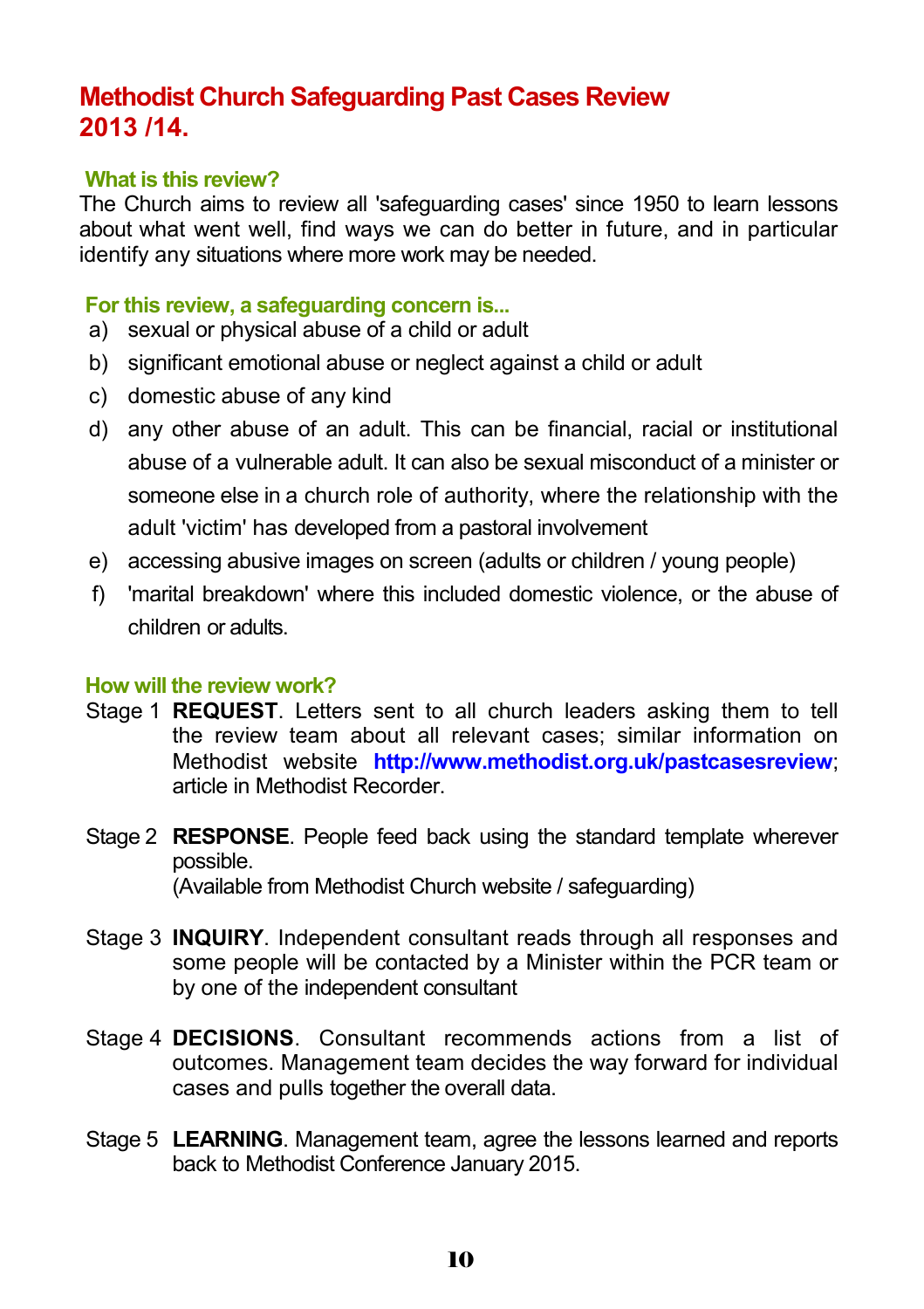#### **Why do this now?**

The Methodist Church needs to be sure that we have revisited cases with the benefit of hindsight, to be sure that we have not mistakenly left situations where vulnerable people (children or adults) may remain at risk.

This is a great opportunity to see what went well, as well as learning from our mistakes, alongside reviewing the safety of past cases.

#### **What are the risks in looking back like this?**

It can feel very difficult going back. The review will not make public any individual, church or district but nevertheless people may feel their decisions are under fresh scrutiny.

For some people involved in individual situations, this feels like a long awaited opportunity to revisit something that has needed resolving. For others, it will feel very difficult.

Support is available. This is for people who have dealt with situations in the past, as well as those individuals involved in them.

If you would like to speak with someone, please do get in touch with the safeguarding team, Telephone Number: **020 7467 5189**  or email: **pastcasesreview@methodistchurch.org.uk**

#### **If I share some information, what will happen next?**

Everyone who sends in information will have that acknowledged. Some people will be contacted by a minister within the PCR team or by one of the independent consultant, who will talk through with you what you have said in more detail as well as consulting with you about whether you think anything further needs to happen. They will then make a recommendation about next steps. This could be no further action; referral to statutory authorities (e.g. social services); or further internal Methodist church action (e.g. referral for safeguarding assessment or to complaints and discipline.) The PCR safeguarding team will look at these recommendations. Unless there is an urgent situation needing immediate response, their decision will be shared with you for comment before the process goes any further and you will be kept informed of any further developments.

#### **For further information please contact the PCR Team on 0207 486 5189:**

| Mya Rahisi              | <b>PCR Assistant</b>                   |
|-------------------------|----------------------------------------|
| <b>Hilary Walker</b>    | Safeguarding Worker                    |
| <b>Brendan Stephens</b> | Safeguarding and Complaints Worker     |
| Jane Stacey             | <b>PCR Project manager</b>             |
| Team Email:             | pastcasesreview@methodistchurch.org.uk |

In addition, people are invited to speak to their District Safeguarding officers whose details can be found on each District's website.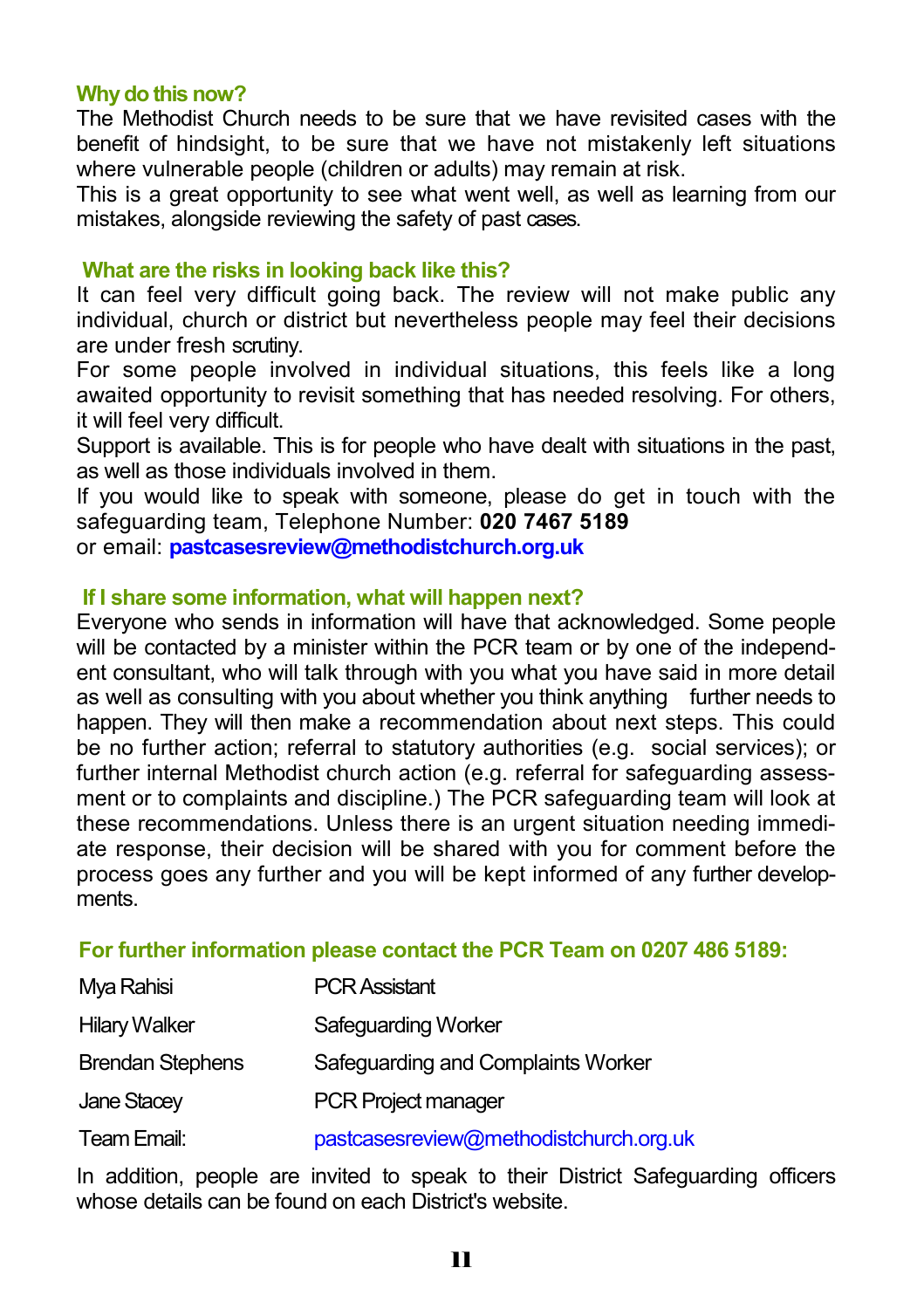Finally, people may wish to contact one or more of the different support groups below:

**MACSAS** - Ministers And Clergy Sexual Abuse Survivors Group - 0808 801 0340 / macsas1@hotmail.com. This group is the only group to focus specifically on abuse within the church context.

**NAPAC** - National Association for People Abused in Childhood - 0800 085 3330. This group runs a helpline where people who have themselves been abused provide a listening ear and support for anyone who needs to call.

**One in Four** - 020 8697 2112. This group has published two extremely useful books for those who have experienced abuse - The Warrior Within and The Spirit Within. Free copies can be obtained via safeguarding@methodistchurch.org.uk. Alternatively they can be ordered at cost through the One in Four website.

**StopitNow** - 0808 1000 900 / help@stopitnow.org.uk

This group is not a survivors' support group, but does offer experienced professional support over the telephone for anyone involved in abuse this can be the victim/survivor, family or friends, professionals or even the perpetrator. As this is the only helpline accessible for perpetrators or people alleged to have perpetrated sexual abuse, it can be especially useful for anyone who wants to discuss abuse from that perspective, possibly the friend or family member linked with someone in this position.

 **Mankind** - 01273 510447 / www.mankindcounselling.org.uk. This is a Sussex based support agency for men who have experienced sexual abuse at any time in their lives. They offer a range of services including counselling, therapeutic groups, support for partners, family and friends and a resource library.

**Domestic Violence Helpline** 

(England) 0808 2000 247 (Scotland) 0800 0271 234 (Wales) 02920 541 551

For information on other services in the UK go to www.thesurvivorstrust.org

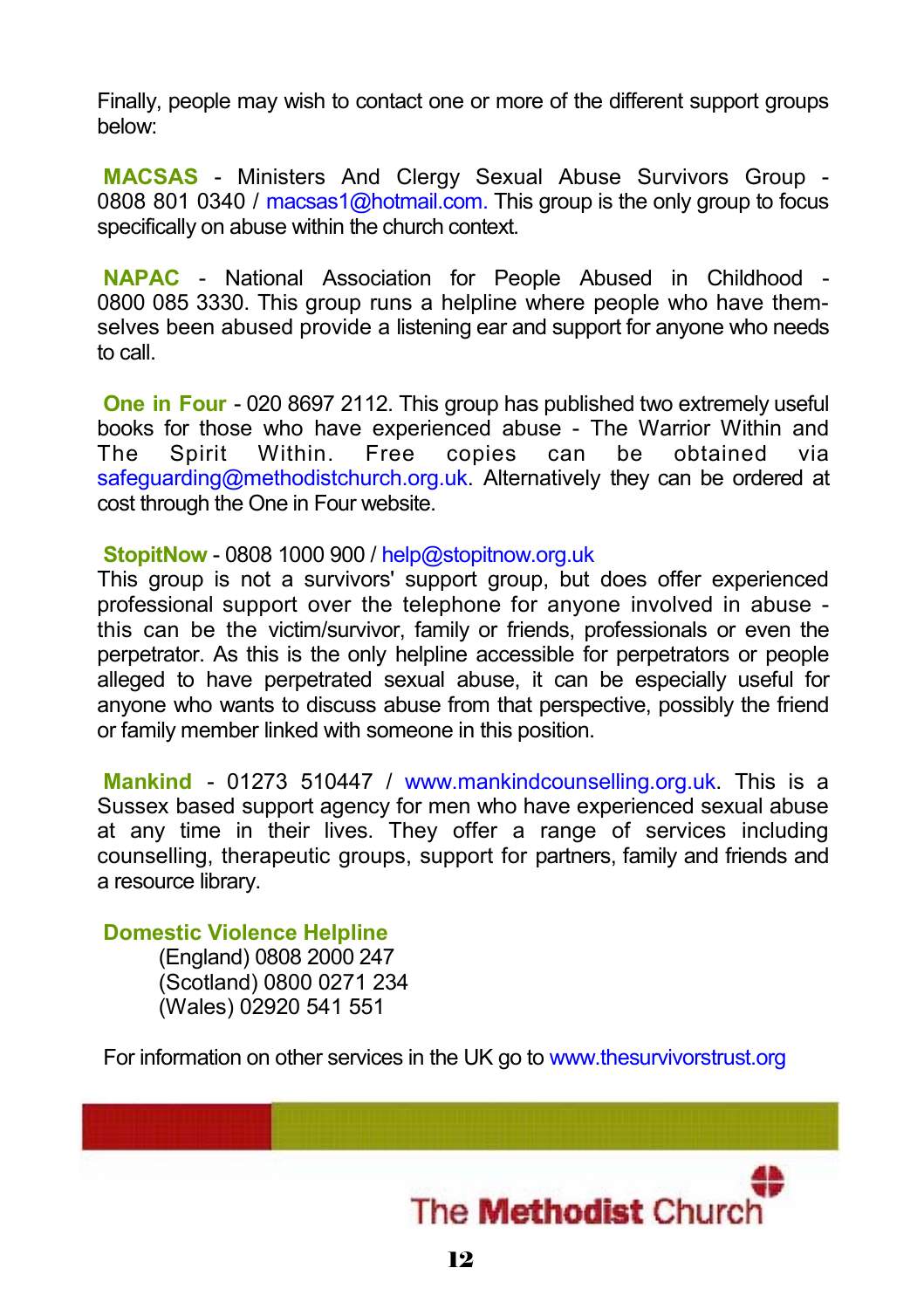# Dennis John Clark

18th June 1941- 1st May 2013

Nobody knows who wrote Ecclesiastes, but whoever it was, was clearly more than aware that life is so full of contradictions and contrasting experiences that, at times, it's difficult - if not impossible - for us to make sense of it.



*For everything there is a season and a time for every matter under heaven: a time to be born, and a time to die, a time to plant, and a time to pluck up what is planted... Ecclesiastes 3:1-15* 

 Dennis John Clark was born on 18th June 1941, the first of two sons born to Gladys and Harold Clark - Dennis' brother Raymond being born 3 years later. Home for the family was 39 Buckleigh Avenue. Dennis clearly loved it and it would be home for Dennis for pretty much all of his life.

 Being church members, Dennis' parents soon introduced him to life at Martin Way Methodist Church. It was here that a young Dennis would attend Cubs and Scouts.

 Schooling for Dennis took place at Poplar Road Primary and later, Raynes Park Grammar School. When Dennis entered Kings College, London he became the first member of his family to go to University. When he emerged from it, he did so with a first class degree.

 Dennis entered the teaching profession, teaching mathematics and physics in Canterbury for a couple of years before returning to live with his parents and taking up a position at Sutton Grammar School. Here he would teach mathematics and run a badminton club for many years. He moved, in time, to St Dominic's Sixth Form College, Harrow-on-the-Hill. Life with more mature students suited Dennis rather better than that with lively teenagers but, even so, Dennis took the opportunity to retire as soon as it arose.

He'd be annoyed by the poor use of grammar - inane phrases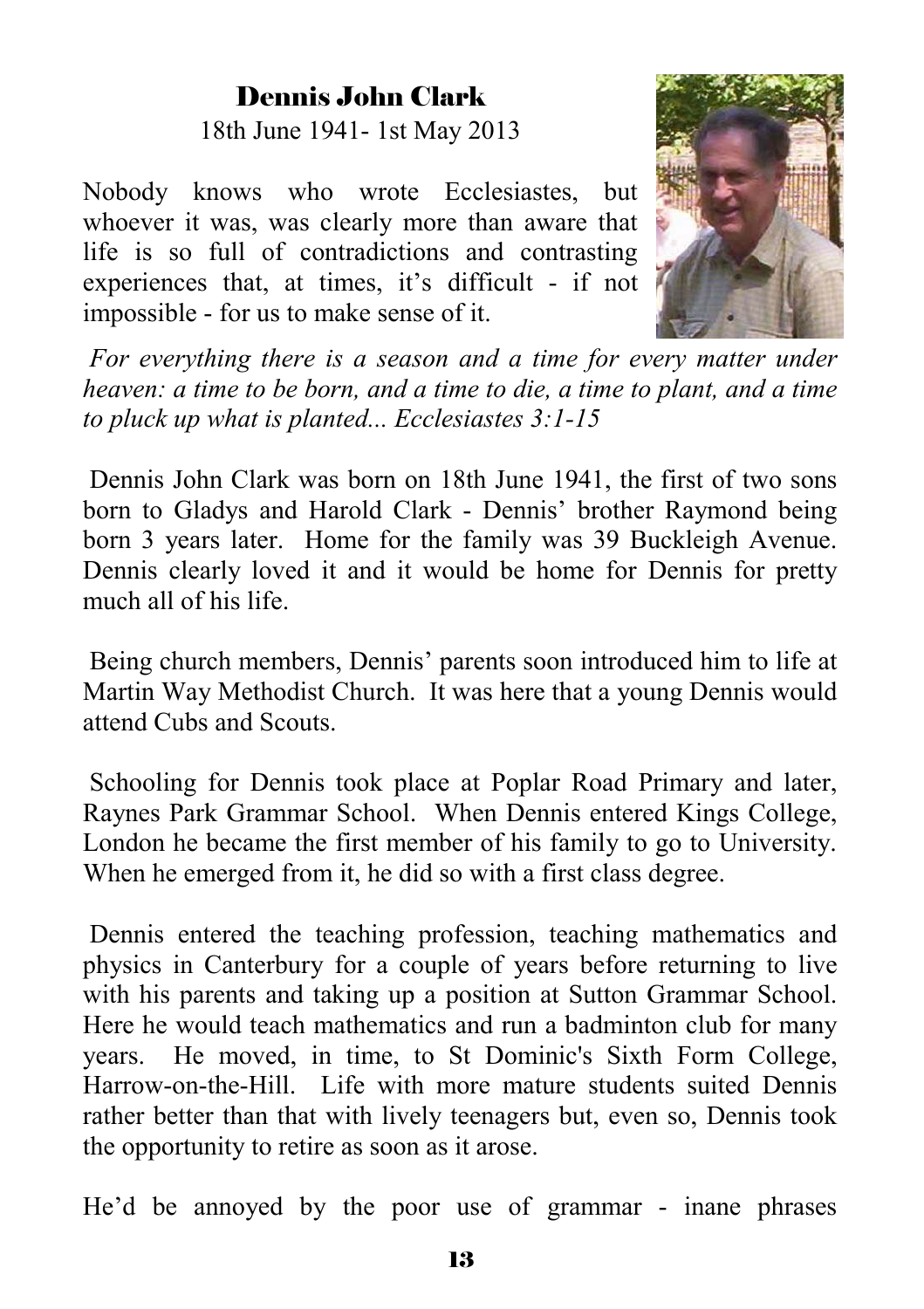frequently used by weather forecasters were, it seems, a source of irritation to him. So too were hymns that didn't scan and people who didn't know when to say 'whom' instead of 'who'.

 Dennis loved to travel and to explore and experience different cultures he loved reading travel books and planning holidays. In time the childhood holidays to Devon gave way to trips to Scotland and Austria with school friends, then coach trips to Europe and holidays in France with other friends. Later he'd go on his own to such far flung places as Australia and New Zealand. In recent years he discovered a love of cruises, taking them in a number of places around the world.

Dennis was someone who enjoyed nothing more than attending musical concerts at the Royal Festival Hall with friends or simply sitting with perhaps his closest friend, Michael, listening to classical CDs. At the same time he was a quiet, private person.

 Church was always important to Dennis. This church in particular, of course - serving as he did as a Steward (including a long stint as Senior Steward), as Treasurer of the Lunch Club and as an organiser of the Weekly Coffee and Chat session. He occasionally helped out in Sunday Club working with the children. He was a member of a house group, and he was also, until recently, a regular attender of the Men's Supper Club. Dennis was a firm believer that churches should celebrate what they hold in common rather than focus on their differences and he put this into practice, serving as Martin Way Methodist Church's representative on Churches Together in Merton Park with great dedication for many years, enjoying the company of and interaction with those from other churches.

 His kindness of heart was demonstrated in the interest that Dennis showed in his family. Ray had left home when Dennis was in his early twenties and when children arrived for Ray, Dennis was too far away to pay regular visits. He always showed great interest in the lives of his nephews Chris and Adam, and his niece, Holly, however, and would be diligent in keeping in touch. He also enjoyed regular telephone calls with his first cousin once removed, Carol, who lives in Devon.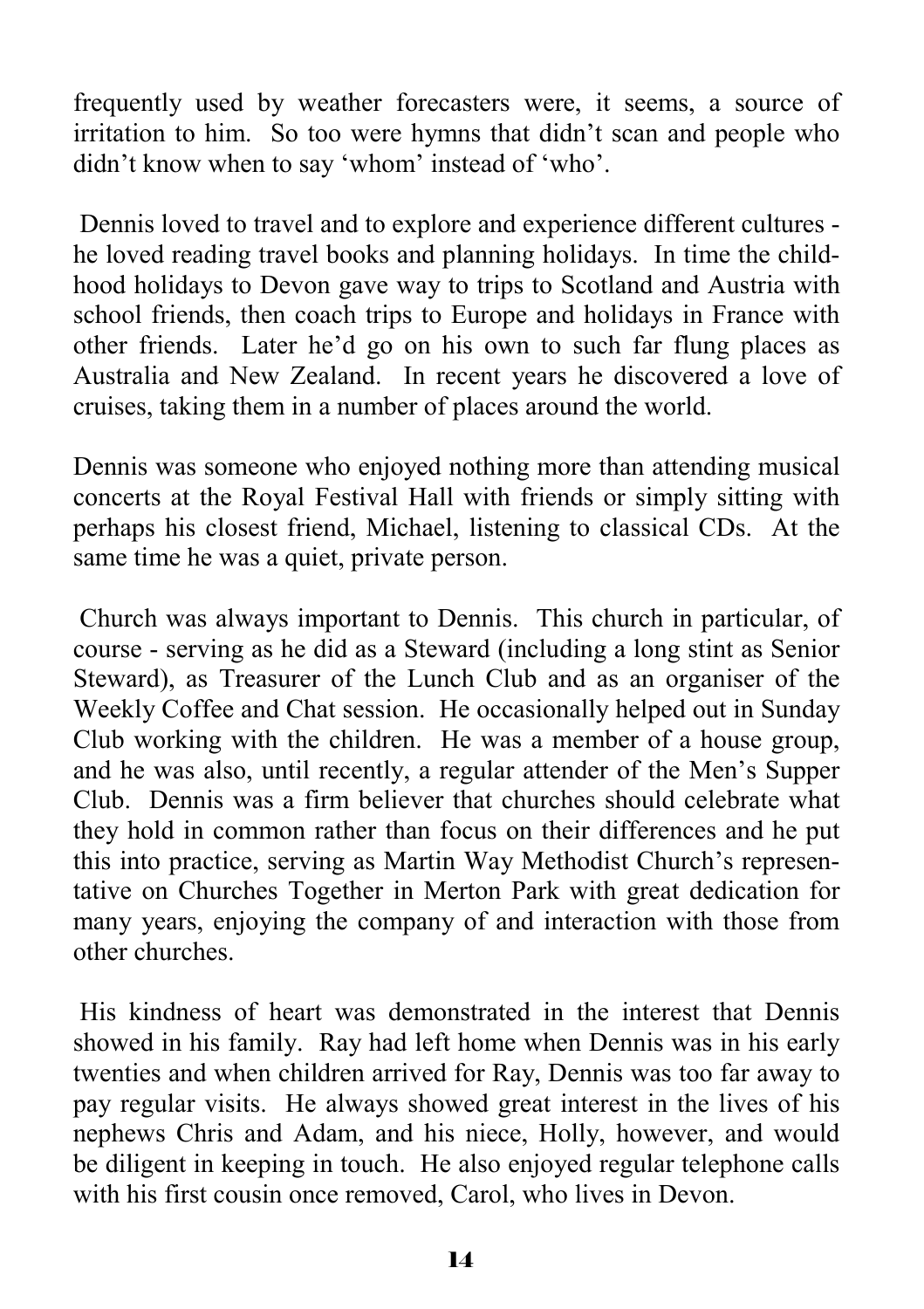Throughout much of his life Dennis enjoyed good health - no doubt benefiting from his weekly T'ai chi sessions. On those occasions that he was ill, he rarely if ever let on. No wonder then that 'stoical' is a word that's been used to describe Dennis. He underwent treatment for Prostate cancer a short while ago, but said little about it. Most of us believed that he had been given a clean bill of heath. It was then a great shock to us all to learn that just days after going to bed complaining of flu symptoms, it was discovered on Wednesday 1st May 2013, that Dennis had died from an unrelated abdominal emergency.

 In Dennis' life we see many contradictions. He was more than aware that life holds within it a variety of possibilities, that, in life, contrasting things do frequently sit side by side. So I think Dennis would have been able to identify with what the writer of Ecclesiastes was seeking to express and indeed make connections between these words and his own life.

*Paul Timmis* 

Dennis was a much-loved, active and participating member of our house group. Although he was well known to the church family in Martin Way for a number of years, it was through the house group at Fred and Doreen Warren's home and more recently at my house that we got to know him better.

 $\longrightarrow$   $<$  0 >  $\longrightarrow$ 

Since his death, which was a shock to all of us at the house group, many of us have expressed our thoughts about this kind hearted and kind natured man. 'Kind' being the most frequented description when referring to Dennis. One of our house group members, who has known Dennis the longest, says he was exceptionally kind in the way he would always consider others, helping in practical ways, escorting a person to their home, walking 'the extra mile' to ensure their safety. Others refer to his playful sense of humour, his thoughtfulness and his words of encouragement. Indeed 'behind the scenes' he was a true Barnabas.

He was greatly encouraged himself when Rev Anne Rusbridge asked him if he would consider becoming a church steward. His immediate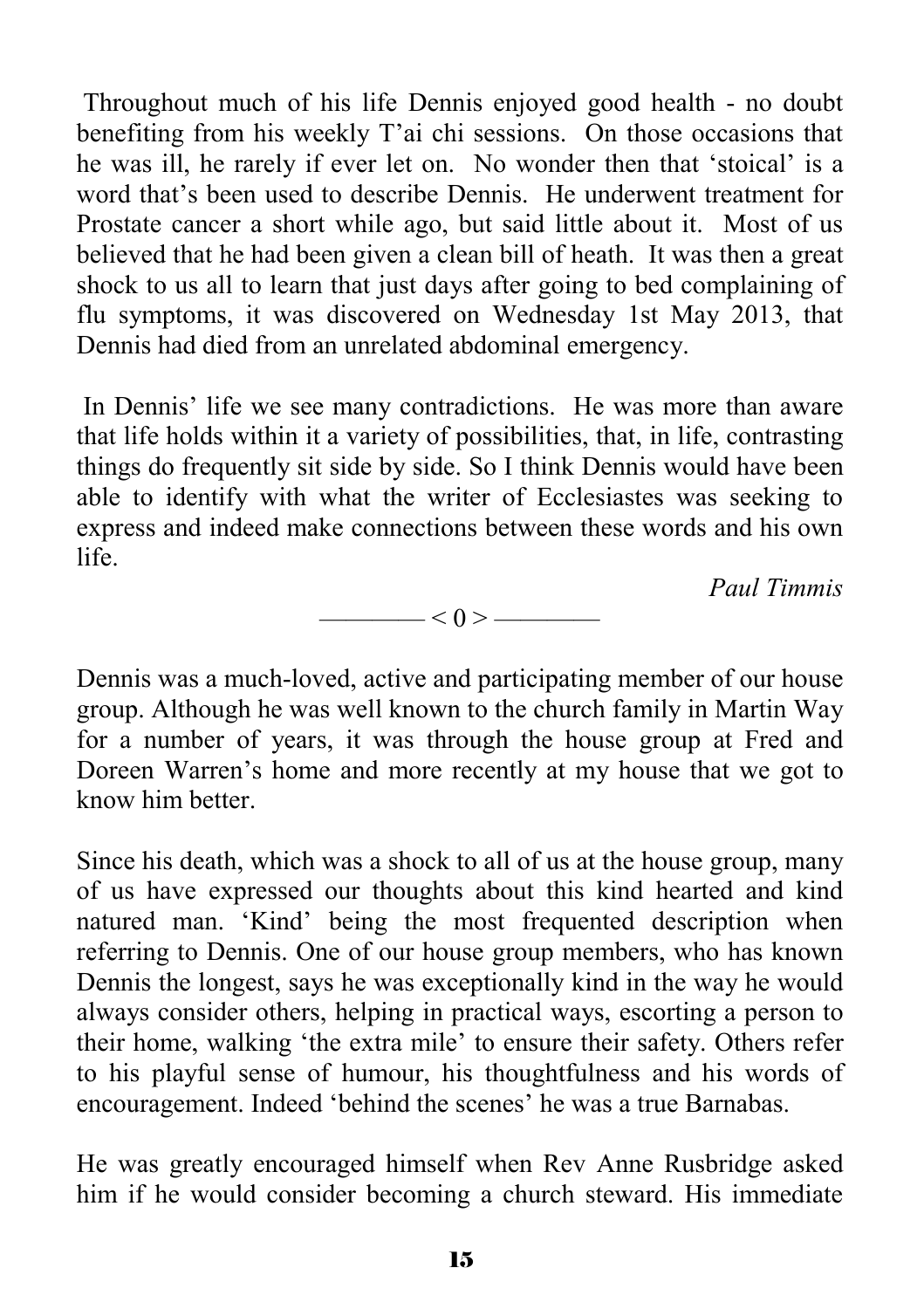response was a resounding 'no' as he didn't feel confident or think he was capable. (Precisely the reason why he was asked!) He never wanted the limelight. There was no hint of this so-called inadequacy however, when he finally accepted the role which he did admirably, and from that time positively glowed in his spiritual journey. There are some (now) members of this church who can testify that Dennis was one of the church folk who would make a point of speaking to them when they were newcomers, made them very welcome and encouraged them.

When Dennis led the house group sessions, the rest of us knew it was going to be a challenging time! His enquiring mind and questions would often lead us on a tangent and away from the subject. Not that it mattered, the sessions were never dull. One time e.g. we were discussing the attitude of the two brothers in the story of the prodigal son but Dennis was feeling very sorry for the 'fatted calf' who had the poorest deal. On another occasion when discussing the story of the Good Samaritan, it was the Innkeeper that Dennis was concerned about! He had strong views on injustices, inequality and was concerned about the lack of Christian education in schools.

In whatever role Dennis undertook at Martin Way, he took it seriously. As with being a church steward, he also became the Churches Together in Merton Park representative for Martin Way and was passionate about the need for churches to be working together. He was a Methodist to the core and had a special regard for the traditional Wesley hymns which he loved. For me, especially, I valued his support and his contribution to the committee.

Dennis will be greatly missed by the church family especially the house group who will remember him with love and affection for his strong Christian principles. He has enriched our lives and we cannot but be thankful for having known him. We can only echo St Paul's words when he wrote to the Philippians:

"I thank my God every time I remember you" Phil 1:3

*Gwen Wildman*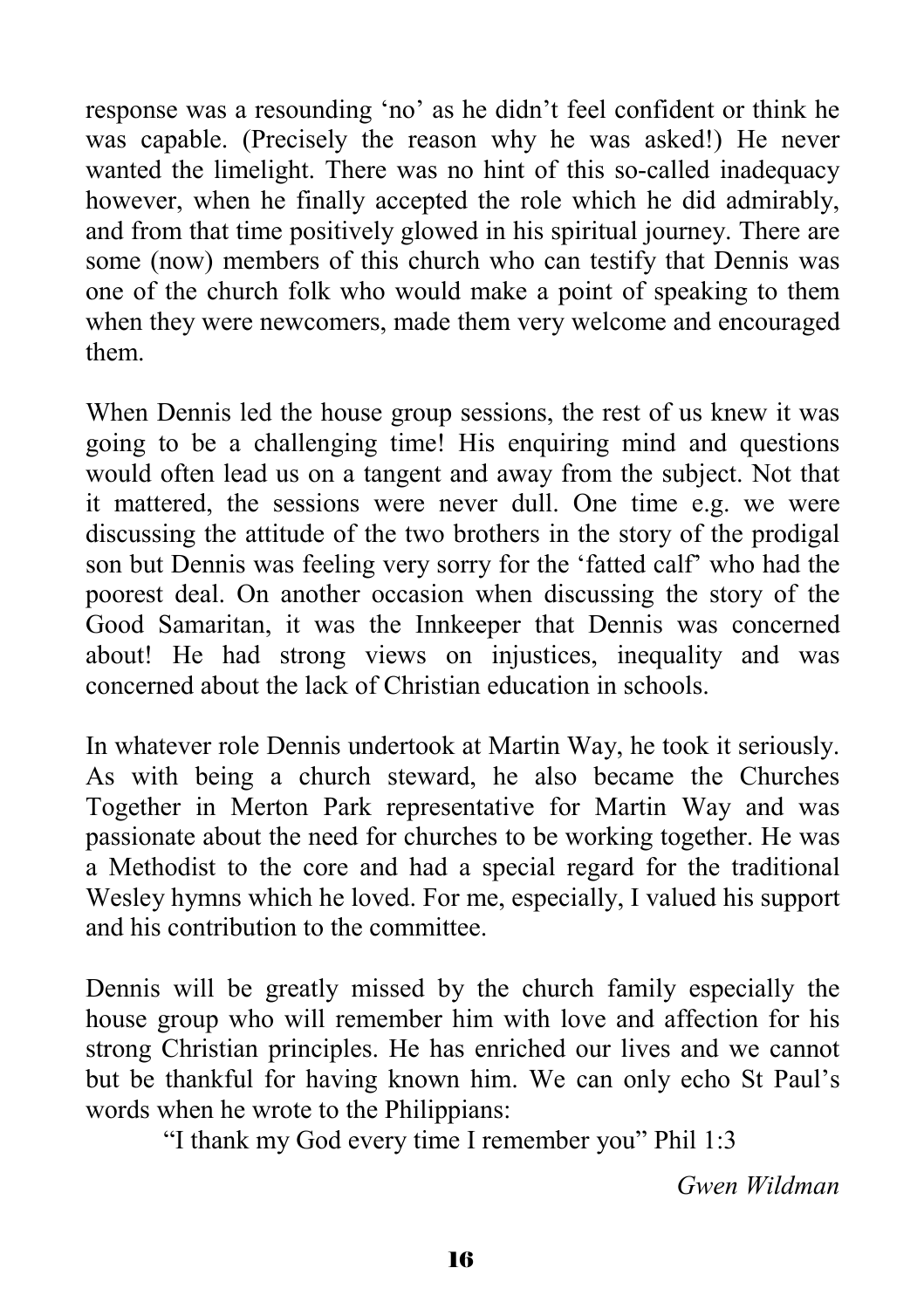## Extreme Smile

 *Taken from: Extreme devotion, the voice of the martyrs from the co-authors of Jesus freaks. Serious followers of Jesus pay a price, and extreme followers often pay the ultimate price. Each story is true.* 

It was getting late, and the Soviet officer had beaten and tortured Paulus for many hours. "We are not going to torture you anymore, he said, smiling brutally when the Christian looked up. "We will send you instead to Siberia, where the snow never melts. It is a place of great suffering. You and your family will fit in well."

Paulus, instead of being depressed, smiled. "The whole earth belongs to my Father, Captain. Wherever you send me I will be on my Father's earth."

The captain looked at him sharply. "We will take away all you own."

"You will need a high ladder, Captain, for my treasures are stored up in heaven." Paulus still wore a beautiful smile.

"We will put a bullet between your eyes," shouted the captain, now angry.

"If you take away my life in this world, my real life of joy and beauty will begin," answered Paulus. "I am not afraid of being killed."

The captain grabbed Paulus by his tattered prison shirt and screamed into his face, "We will not kill you! We will keep you locked alone in a cell and allow no one to come see you!"

"You cannot do that, Captain," said Paulus, still smiling. "I have a Friend who can pass through locked doors and iron bars. No one can separate me from the love of Christ."

*Despite an uncertain future, we can be sure of one thing: Christ will face it* with us. Whether we are going through a private trial or a public grieving, we are never going alone. In contrast, every human companion will fail us at *some point. There will be places in life's journey where they cannot walk with us—the water will be too deep and their understanding would be murky at best. Only Jesus has the ability to pass through the "iron bars" on our suffering hearts and share these difficult times. Although, in his wisdom, he may not choose to deliver us from our circumstances, his sure presence will see us through them. Smile, knowing you have a Friend from whom you can never be separated.* 

Who shall separate us from the love of Christ? Shall trouble or hardship or persecution or famine or nakedness or danger or sword? Romans 8:35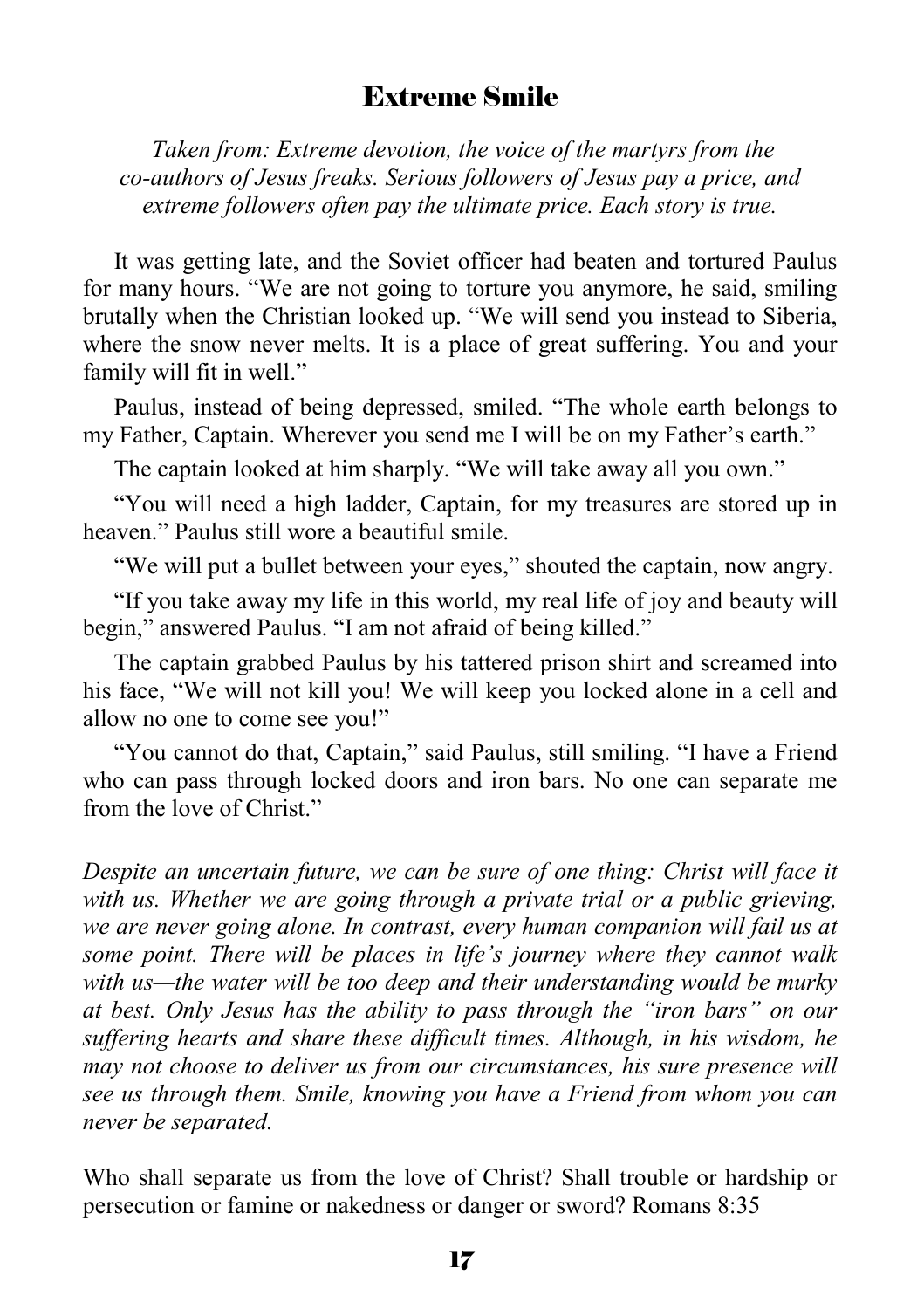# **CHURCH DIARY**



| Sun      | 2   | $10.30$ am         | All Age Worship led by Rev Paul Timmis                                   |
|----------|-----|--------------------|--------------------------------------------------------------------------|
| Tue      |     | 4 10.30am-noon     | with the Baptism of Evie Salvador<br>Coffee and Chat                     |
| Sun      | 9   | $10.30$ am         | Morning Service led by Rev Paul Timmis                                   |
| Tue      | -11 | $10.30$ am-noon    | Coffee and Chat                                                          |
|          |     | $7.00 \text{ pm}$  | Circuit Meeting at Wimbledon                                             |
|          |     | 8.00 pm            | Time for Prayer                                                          |
| Wed 12   |     | $7.30 \text{ pm}$  | <b>Worship Leaders Course</b>                                            |
| Fri      | 14  | 12.30 pm           | Luncheon Club                                                            |
| Sun      | -16 | 10.30 am           | Morning Service led by Valerie Ashcroft                                  |
|          |     | $6.30 \text{ pm}$  | Communion Service led by Rev Paul Timmis                                 |
| Tue      | -18 | 10.30am-noon       | Coffee and Chat                                                          |
|          |     | $8.00 \text{ pm}$  | Time for Prayer                                                          |
|          |     | $7.00$ pm          | Men's Supper Club - Janet Gilbert (RSPB)-<br><b>Fabulous Falklands</b>   |
| Sun $23$ |     | $10.30$ am         | Communion Service led by Rev Paul Timmis                                 |
|          |     | 5.00 pm            | Circuit Service at Raynes Park - Accreditation<br>Service for Andy Frost |
| Tue 25   |     | $10.30$ am-noon    | Coffee and Chat                                                          |
|          |     | $8.00 \text{ pm}$  | Time for Prayer                                                          |
| Thur 27  |     | $8.00 \text{ pm}$  | <b>Pastoral Committee Meeting</b>                                        |
| Fri      | 28  | $12.30 \text{ pm}$ | Luncheon Club                                                            |
| Sun $30$ |     | 10.30 am           | Morning Service led by Rev Margaret Adams                                |

*Please refer to the Website (www.martinway.org.uk) or Weekly Notice Sheet for any additional information*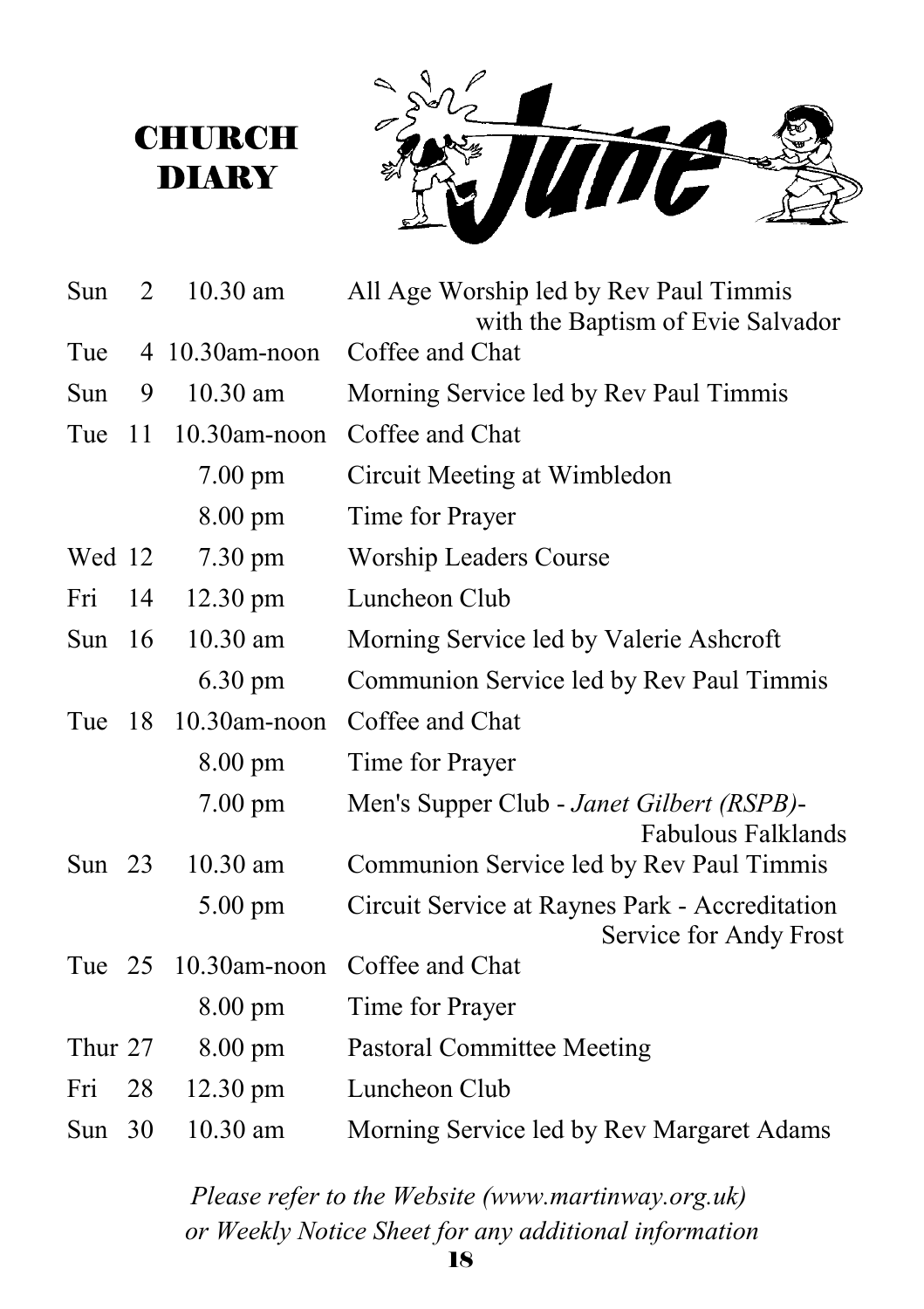

We wish all of those why celebrate a birthday this month a very

 *Happy Birthday* 

and especially to:

**Alice Day on 27th June** 

# Job or Ministry

 $-$  < 0 >  $-$ 

In the church, some people have a **job**: other have a **ministry**. What is the difference?

If you are doing it because no-one else will, it's a **job** If you are doing it to serve the Lord, it's a **ministry**

If you quit because someone criticises you, it's a **job** If you keep on serving, it's a **ministry**

If you'll only do it, if it doesn't interfere with other activities, it's a **job** If you are committed to it, though it means letting go of other things, it's a **ministry**

If you quit because no-one praises or thanks you, it's a **job** If you stay with it, even without recognition, it's a **ministry**

If your concern is success, it's a **job** If your concern is faithfulness, it's a **ministry**

An average church is filled with people doing **jobs** A great, growing church is filled with people doing **ministry**

If you have a **job**, give it up and find a **ministry**! God doesn't want us being stuck with jobs, but excited and faithful to Him in ministries.

*Taken from an original article published in 'Wholeness', a New Zealand newspaper, and found in anther church magazine.*